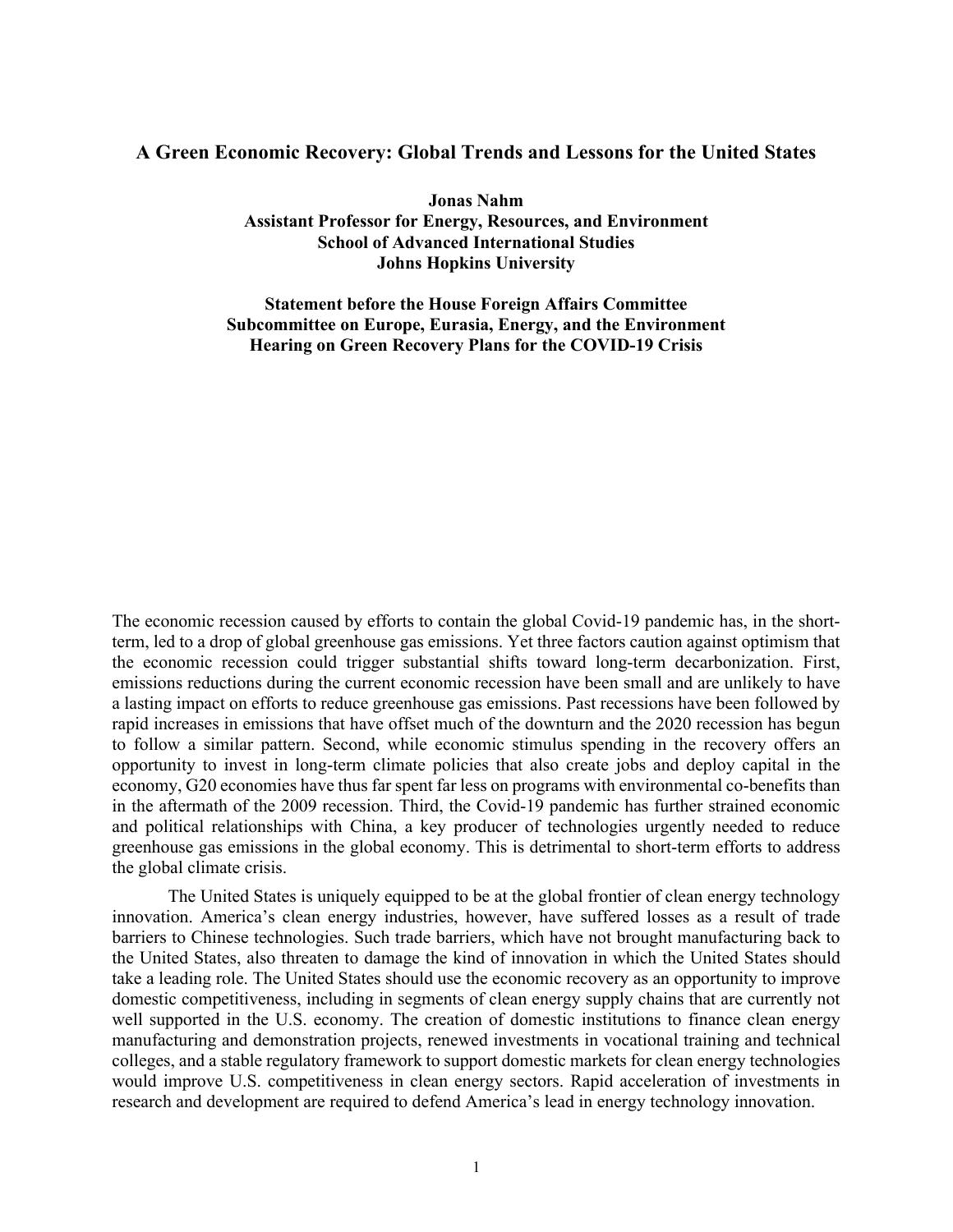#### **Economic Recessions and Climate Change**

The economic recession caused by efforts to contain the global COVID-19 pandemic has, at least in the short-term, led to a considerable drop of global greenhouse gas emissions. In China, greenhouse gas emissions fell by more than 25 percent in January, as satellite data show reduced activity in coal power plants, manufacturing operations, and the transportation sector. <sup>1</sup> By April, global greenhouse gas emissions had decreased by 17 percent year-over-year.<sup>2</sup> Yet not only are such short-term emissions reductions tied to unstainable economic shutdowns, past recessions have been followed by rapid increases in carbon emissions that have offset much of the reductions of the downturn. After the 2008/2009 global financial crisis, for instance, greenhouse gas emissions from fossil-fuel combustion and the global cement industry increased by nearly 6 percent to record levels in 2010. Similar rebounds in emissions occurred after the 1970s oil crises, the U.S. savings and loan crisis in the late 1980s, the collapse of the Soviet Union in the 1980s, and following the Asian Financial Crisis in the late 1990s. In each case, emissions reductions caused by the economic recession were offset by rapidly increasing emissions in the immediate aftermath, further accelerating the accumulation of greenhouse gases in the atmosphere.<sup>3</sup> Thus far, the 2020 recession has shown little indication of long-term structural changes in emissions patterns.

Two facts in particular are cause for concern. First, overall emissions reductions as a result of economic lockdowns have been negligible, even if substantial in the short-term. The economic lockdowns enacted during the pandemic will likely yield the largest ever annual fall in greenhouse gas emissions. In the United States, for instance, demand for jet fuel and gasoline temporarily dropped by approximately 50 percent and 30 percent, respectively.<sup>4</sup> Nonetheless, overall emissions for 2020 are estimated to only yield a five percent emissions reductions year-over-year. Since climate change is driven by cumulative concentrations of greenhouse gases in the atmosphere, short-term emissions reductions have little impact on long-term climate patterns unless they are followed by structural changes in the economy. A five percent reduction of global emissions in 2020 would put the world on track to reach greenhouse gas concentrations of 414.1 parts per million in the atmosphere at the end of this year, compared to projected concentrations of 414.2 parts per million in the absence of the current  $crisis.<sup>5</sup>$ 

Second, confirming the precedents of past economic crises, emissions have quickly begun to rebound wherever economies have indeed reopened. In China, greenhouse gas emissions surpassed 2019 levels by May as restrictions on the economy were lifted.<sup>6</sup> In June, global emissions were a mere 5 percent below 2019 levels. The transportation sector saw the fastest rate of emissions increases between April and June, but industrial activity and growing power demand also approached prepandemic levels.<sup>7</sup> The economic recession itself has caused only short-term emissions reductions. They will likely be followed by an increase in global emissions that will offset temporary declines as the global economy recovers. The recession has not relieved pressure to urgently decarbonize the global economy if the worst consequences of climate change are to be avoided.

### **Global Lessons for a Green Recovery**

Government stimulus spending offers an opportunity for decarbonization through long-term investments in infrastructure, transportation electrification, building efficiency, and clean energy technologies that can reduce emissions and help sustainably shift the global economy away from fossil fuels. During the 2009 recession, governments in G20 economies responded by including climate objectives in their stimulus packages. Fifteen percent of G20 stimulus spending focused on reducing emissions reductions while supporting economic recovery. In the United States, approximately 12 percent of stimulus funds pursued such objectives.<sup>8</sup> It is important to note that these figures only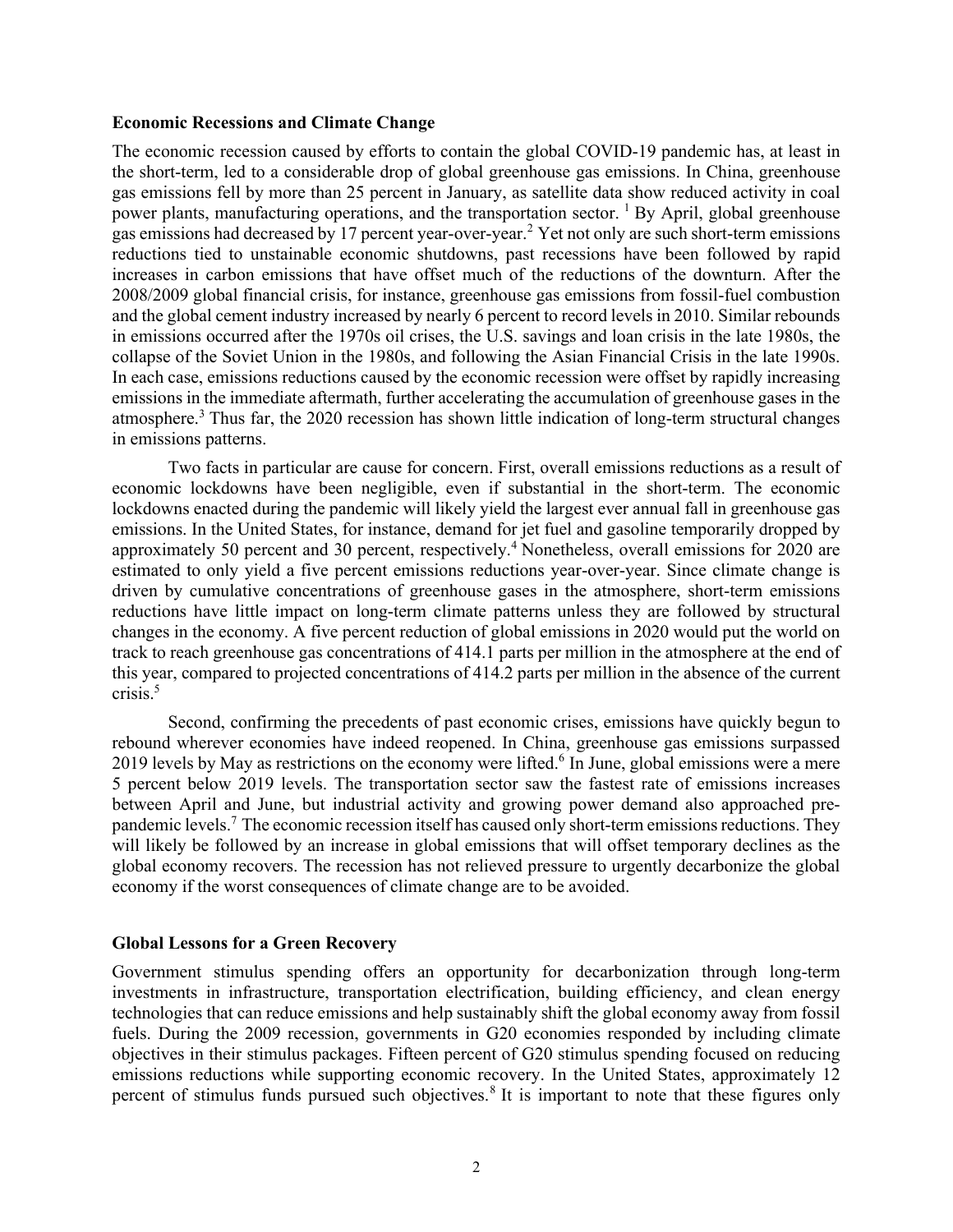include large stimulus packages. As a percentage of overall recovery spending in 2009, numbers are likely significantly smaller.

Ongoing research conducted at Johns Hopkins University with support from the Johns Hopkins Alliance for a Healthier World and the Initiative for Sustainable Energy Policy suggests that green recovery efforts in G20 economies fall short of those undertaken in 2009.<sup>9</sup> Focusing on fiscal stimulus policies since the beginning of the Covid-19 pandemic (excluding loans, loan guarantees, and monetary policy), our preliminary data suggest that seven percent of stimulus spending through August 2020 targets a green recovery. According to our analysis, approximately the same amount of global stimulus funds aim to support fossil fuel sectors, suggesting that G20 economies have not yet used the recession to shift the global economy on a more sustainable path. Research conducted by other organizations supports our preliminary findings. $10$ 

While our findings are preliminary, they suggest that the majority of green recovery efforts are currently taking place in Europe. The European Union has announced plans to use its stimulus efforts to pursue the dual goal of meeting stringent climate targets and increasing competitiveness in critical industries of the future. France, Germany, and the United Kingdom have also accelerated efforts to combine economic and environmental objectives in the recovery through support for renewable energy, hydrogen, and electric vehicles, among others. In Asia, South Korea has included a "Green New Deal" in its recovery plans, which has both set more ambitious targets for decarbonization and increased funding for clean energy sectors and vehicle electrification. China, meanwhile, has accelerated a longplanned "New Infrastructure Initiative," with the goal of spending USD 2.5 trillion on seven major industries, most notably 5G, electric vehicles, and ultra-high voltage transmission. To date, stimulus bills in South Korea contain 30 percent green stimulus spending, followed by China and the European Union with 18 percent. Efforts to fund a green recovery in Germany and the United Kingdom amount to 9 and 8 percent of stimulus spending, respectively. At the same time, we estimate that Russia and India are on track to spend more than 80 percent of their stimulus funds on fossil fuel sectors. China's support for activities likely to increase carbon emissions currently exceeds 40 percent of stimulus spending.

Green recovery efforts, where they exist, have fallen into three distinct categories. First, governments have used stimulus packages to accelerate investments in infrastructure, support clean energy industries, fund research and development, and set up green financing institutions. Priorities under such direct spending initiatives have varied. For instance, the European Union, Germany, France, and South Korea have announced plans to invest in research and development of hydrogen technologies. Producing hydrogen from renewable sources is part of long-term plans to reduce emissions in heavy industrial sectors. In the short-term, governments have focused on the expansion of electric vehicle charging networks, support for the establishment of a European battery industry, and upgrades to electric grids to accommodate the growing share of renewable energy. Common to such efforts has been the goal to improve national competitiveness in key clean energy industries and improve national capabilities in the development, production, and deployment of clean energy technologies.

Second, green recovery plans have funded incentives to accelerate a clean energy transition. Such incentives include subsidies for electric vehicles as well as rebates and tax credits for building retrofits and energy efficiency. Many such programs are similar to measures adopted in the United States in the American Recovery and Reinvestment Act in 2009. Germany, for instance, has raised its incentives for electric vehicle purchases to EUR 9,000 (USD 10,000), while also reforming vehicle taxes to reward energy efficient cars. In the United Kingdom, homeowners will be reimbursed twothirds of energy efficient building retrofits and low-income households will be reimbursed fully.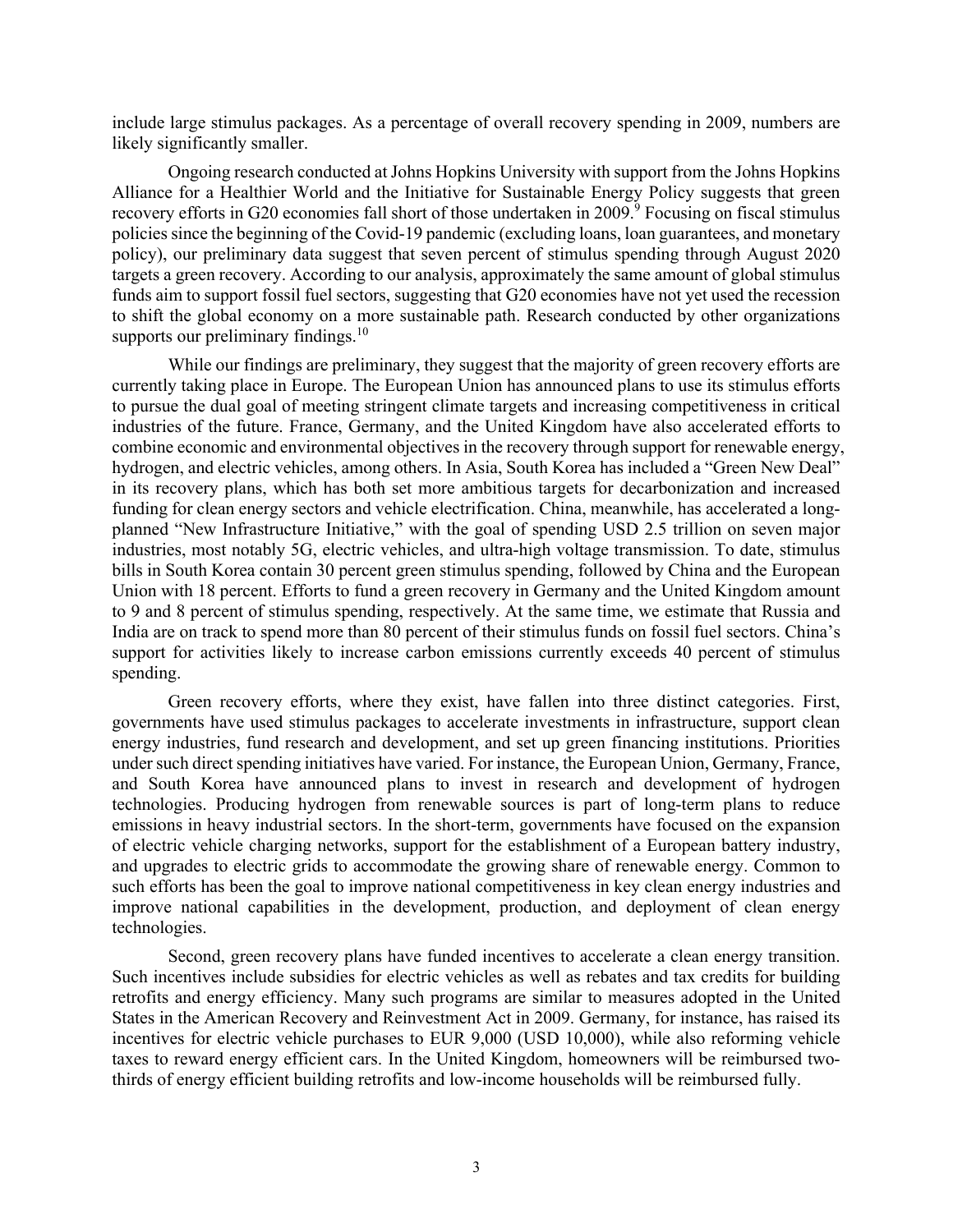Third, governments have made financial support for private sector firms conditional on emissions reductions. In return for a EUR 7 billion (USD 8.3 billion) bailout, Air France will have to reduce domestic flights by 40 percent to encourage use of France's high-speed rail system. The Dutch government has attached similar conditions—including a requirement to reduce per-passenger emissions by 30 percent—to support for KLM, the other half of the Air France-KLM group. While details about the enforcement of such conditions remain to be resolved, they suggest experimentation with new types of climate conditionalities that could more generally make state support for the private sector dependent on environmental goals.<sup>11</sup>

Although there is the possibility that stimulus packages to the current date have primarily focused on economic rescue during the lockdown period and will focus on a green recovery in subsequent rounds, two concerning trends are notable in our data. First, the vast majority of spending has been on climate-neutral activities unconcerned with forging structural change in national economies toward a more sustainable path. Second, many economies that have invested substantial sums in climate-related recovery packages have also compensated fossil fuel sectors, again offering little indication that the current recession is yielding a global shift toward decarbonization. Efforts to combine climate and economic objectives in the recovery fall short of the 2009 financial crisis, even though global emissions have substantially increased since then.<sup>12</sup>

## **Climate Change and China**

The United States and China jointly account for 40 percent of global greenhouse gas emissions.<sup>13</sup> This fact alone puts these two nations at the center of any meaningful attempt to curb emissions to the levels required to prevent catastrophic climate change. Yet the U.S.-China relationship is deteriorating at an unprecedented pace. Well before the Covid-19 pandemic, voices across the political spectrum in Washington began advocating for greater economic separation from China. Although opinions differed on what exactly such measures should entail, a bipartisan consensus emerged that China was refusing to align with Western political norms and economic practices and warranted a firm U.S. response. The pandemic accelerated such tendencies, not only highlighting the vulnerability of the world's supply chains to external shocks but also strengthening calls for national self-sufficiency in China, the United States, and elsewhere. 14

Continuing down the path toward political antagonism and economic decoupling would make it extremely difficult, if not impossible, to solve the climate crisis. U.S. collaboration with China is fundamental to any effort to avoid the worst consequences of climate change. That is because of the combination of two realities: the existing strength of China in producing the green technologies required for decarbonization, and the limited time remaining to reduce global carbon emissions. In the short-term, clean energy technologies made in China will have to be a central element of climate strategies in the United States and elsewhere.

China is a world leader in the mass production of the technologies most needed to address the climate crisis by decarbonizing the electricity and transportation sectors. These low-carbon energy technologies include wind turbines, solar panels, electric vehicles, and batteries, which are crucial for electric cars and on-grid storage. Since joining the World Trade Organization in 2001, China has massively increased its global share of solar photovoltaic production, leaping from less than 1 percent to more than 60 percent of the world's solar panels. China is now the world's largest producer of electric cars. It makes over one-third of global wind turbines, and a much larger share of components for wind turbine installations around the world. China is now home to over two-thirds of the world's production capacity for lithium ion batteries needed for electric vehicles and storage.<sup>15</sup>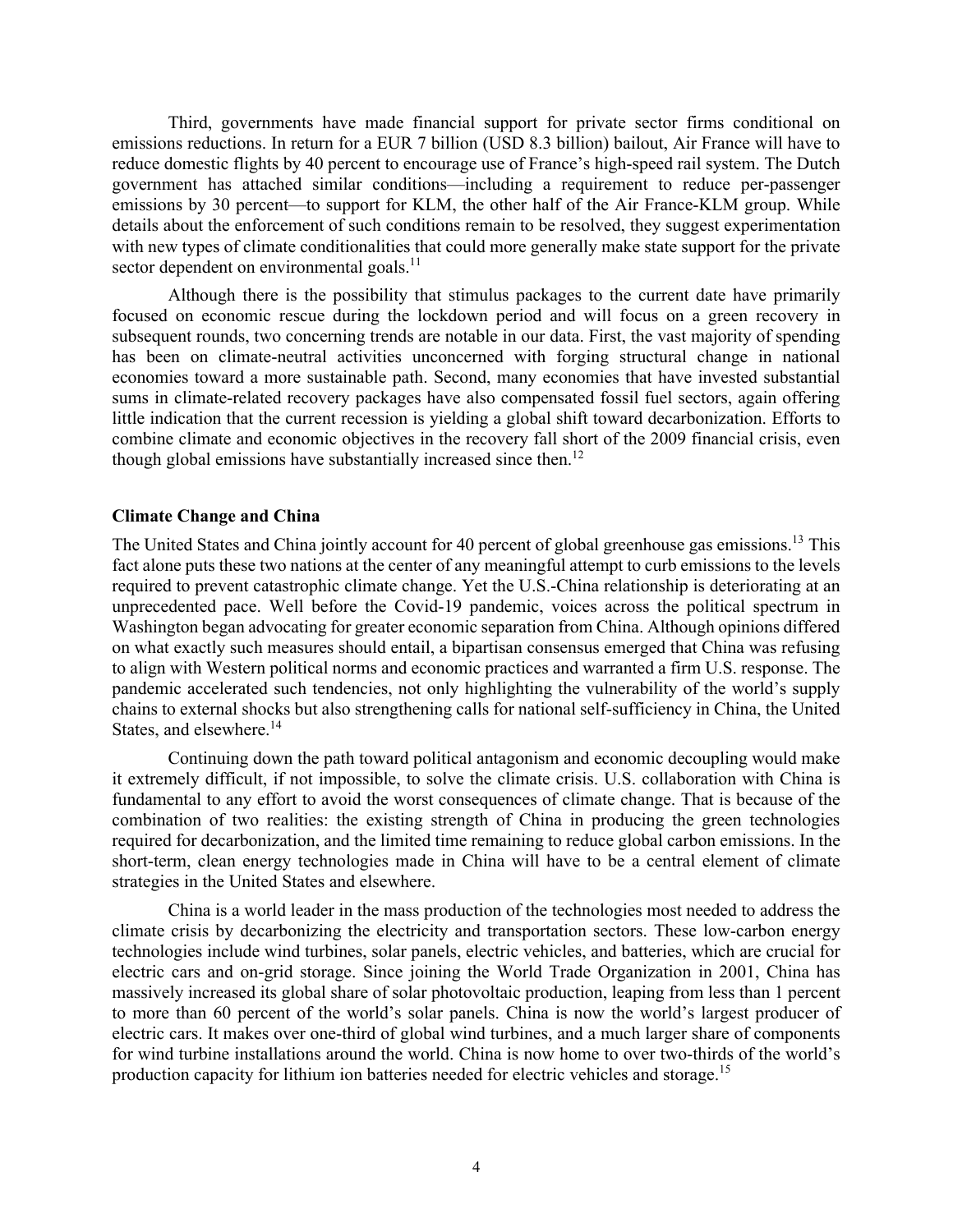In large part because of China's unprecedented investment in manufacturing in green technology sectors, the cost of clean energy technologies has fallen sharply. Since 2009, global prices for wind turbines and solar panels have decreased by 69 percent and 88 percent, respectively, making these technologies competitive with conventional sources of energy in many parts of the world.<sup>16</sup> Wind and solar become especially competitive when they are deployed in conjunction with battery storage, where China's massive investments in new manufacturing capacity have also generated rapid cost declines. The development of these capabilities in manufacturing innovation relied on two features of China's domestic economy that supported investments in both innovation and manufacturing: central government incentives for R&D and local government support for manufacturing. To date, no other economy has been willing and able to devote a similar level of resources in the expansion of manufacturing capacity and manufacturing  $R&D$  in clean energy industries.<sup>17</sup>

Meeting the goals of the Paris Climate Agreement will require net-zero emissions by 2050 and substantial reductions before then. In this timeframe, it is unrealistic to expect any other economy will be able to replicate, let alone surpass, China's infrastructure for the production of clean energy technologies. To avoid the worst consequences of climate change, the world needs to cut global emissions by 50 percent by 2030, a feat unimaginable without clean energy technologies that are currently produced in China.<sup>18</sup> For Americans who seek to take bold action to arrest global warming, the most efficient way to do so is to collaborate with Chinese researchers and firms that are successfully mass producing low carbon energy technologies, including in the transportation and power sector which make up more than 50 percent of U.S. emissions. Economic walls between the countries make further production harder and slower for each. U.S. renewable energy startups could benefit from working with Chinese partners to commercialize their technologies instead of competing with Chinese firms that have access to an institutional infrastructure highly supportive of mass production.

The world already possesses many of the technologies needed to begin making significant progress toward decarbonization. Collaboration was central to the development of contemporary renewable energy sectors, including collaboration between U.S. innovators and Chinese producers with skills in rapid scale-up and cost reduction.<sup>19</sup> Recent cost reductions of solar and wind power mean that such progress is becoming ever more affordable. But trade wars and widespread talk of decoupling have begun to undermine the relationships needed to quickly and efficiently bring new technologies to market and deploy them at the scale required. The U.S. solar industry, dependent on imported solar technologies, vehemently opposed trade barriers.<sup>20</sup> Further tariffs would raise prices for Chinese solar panels, increase installation costs, and reduce jobs among U.S. solar installers—the main source of employment in the U.S. solar sector. If pursued further, such decoupling would thwart progress on decarbonization, making it highly unlikely that global warming could be contained to acceptable levels.

A green economic recovery is an opportunity to invest in domestic clean energy industries and reduce reliance on China in the long-term. However, in the limited timeframe remaining to rapidly reduce global emissions, reducing emissions must also entail the use of clean energy technologies that are currently manufactured in China.

### **Opportunities for the United States**

Historically, the United States has been the largest investor in clean energy research and development and continues to lead in many areas critical for fixing the climate crisis. U.S. companies are at the forefront of developing next-generation technologies that could make decarbonization cheaper and more efficient, including next-generation solar technologies, advanced battery chemistries, new building materials, smart grid technologies, and software to manage complex energy systems.<sup>21</sup> Overall spending on a green recovery among G20 economies currently falls short of green stimulus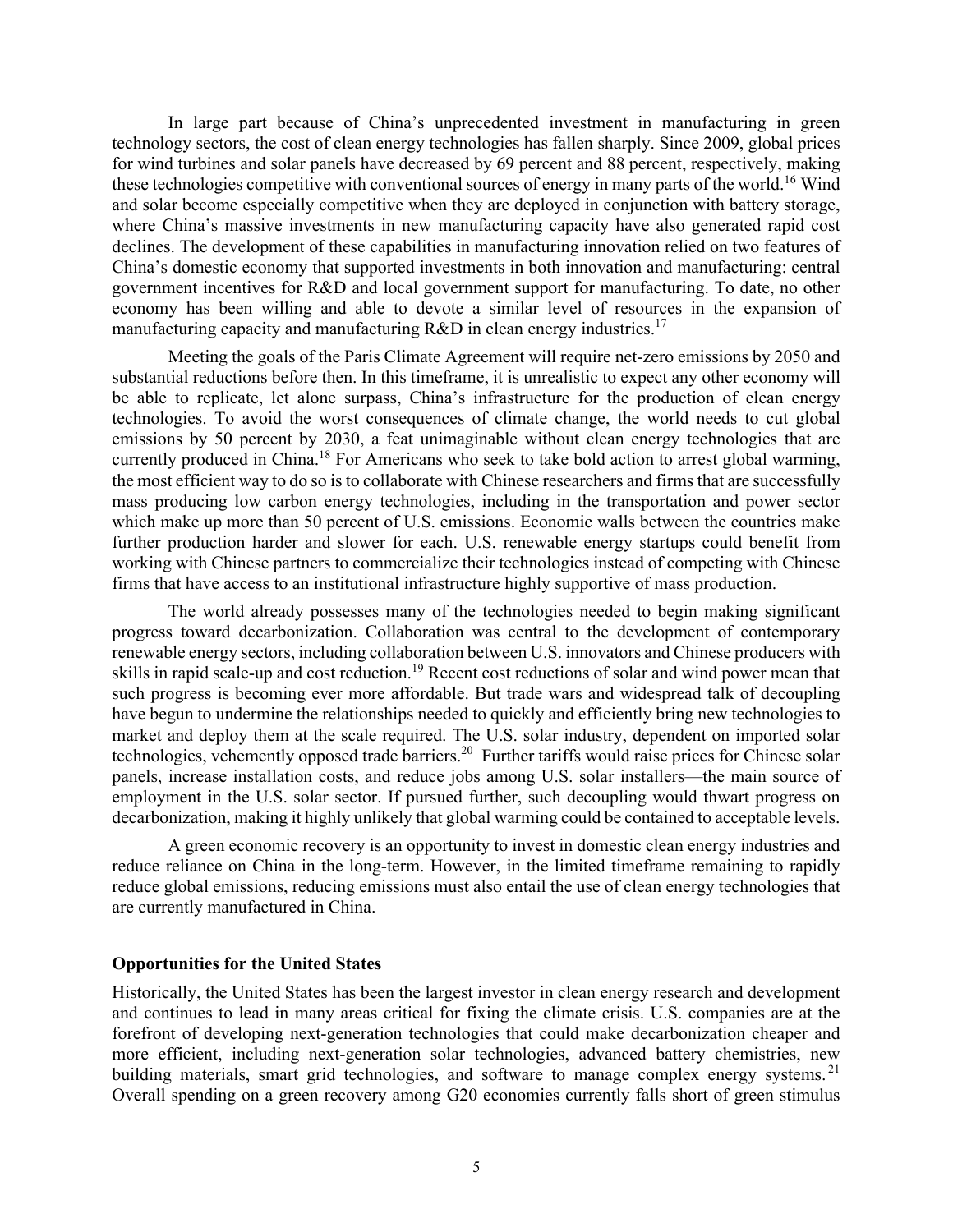spending in the 2009 recession. The lack of green recovery spending in the United States in the current economic recovery is particularly concerning. The United States risks losing its leadership position, particularly as other economies, including the European Union, have made strengths in clean energy sectors a priority. From offshore wind turbines to hydrogen and battery technologies, Europe has combined economic and climate objectives in its recovery plans. China, too, is closing the gap in research and development expenditure, including in clean energy technologies.<sup>22</sup> In both Europe and China, climate policy is taking on an economic imperative, as governments seek to expand market shares for domestic firms in growing markets for clean energy technologies.<sup>23</sup> This is true even as green recovery efforts currently fall short of what is needed to avoid catastrophic climate change.

Addressing grand challenges like climate change will require fundamental advances in technology, where the United States is uniquely equipped to be at the global frontier. In United States, this means continuing to support the core strengths of U.S. firms and universities—the invention of new technologies—through investments in basic and applied research. Particularly on climate-related technologies, the United States should rapidly accelerate its research and development investments to defend its technological lead.<sup>24</sup> The technologies that emerge from these efforts must eventually be scaled and deployed, and for now, working with Chinese manufacturers can accelerate this process. Instead of competing with Chinese firms that have access to an institutional infrastructure supportive of mass production, U.S. renewable energy startups might benefit from working with Chinese partners.<sup>25</sup>

In the long-term, the current recession offers an opportunity to improve conditions for segments of clean energy supply chains that are currently not well-supported domestically. This mean investing in domestic manufacturing capabilities as part of a national strategy for technological innovation. The creation of an infrastructure bank that could finance domestic manufacturing projects that the U.S. financial system has been unwilling to fund, renewed investments in vocational training and technical colleges, and a stable regulatory framework to support domestic markets for clean energy technologies are needed to improve national competitiveness in clean energy technology sectors. Even then, it is unlikely that entire value chains for complex energy technologies would lie entirely within national boundaries. European recovery strategies offer instructive lessons on how stimulus spending can improve national competitiveness in clean energy industries, while maintaining open trade relationships with China.

In the short-term, the United States should not lose sight of the substantial economic benefits from investments in clean energy industries, even if a share of these technologies is, for now, manufactured abroad. Investments in clean energy infrastructure, upgrades to the grid, sustainable transit solutions, renewable energy installations—including offshore wind—and energy efficient building retrofits create local jobs in construction, installation and maintenance, and related service industries, regardless of where these products are manufactured. Green recovery spending would support the creation of such jobs in the near-term and rapidly deploy capital in the economy.<sup>26</sup> Even aggressive investments in clean energy sectors through economic stimulus packages will need to be complemented by stable regulatory measures to create domestic markets for clean technologies and reduce greenhouse gas emissions to levels required to avoid the worst consequences of climate change.<sup>27</sup> Within recovery bills, attaching climate conditions to corporate bailouts is one way to shift corporate behavior without incurring additional costs, such as France and the Netherlands are currently attempting in the aviation sector. Combining financial incentives with changes in the tax code, as Germany is doing in the auto sector to accelerate the deployment of electric vehicles, is another way to combine regulatory policies with stimulus spending. Nonetheless, long-term regulatory measures will need to follow green recovery investments to reach global climate goals.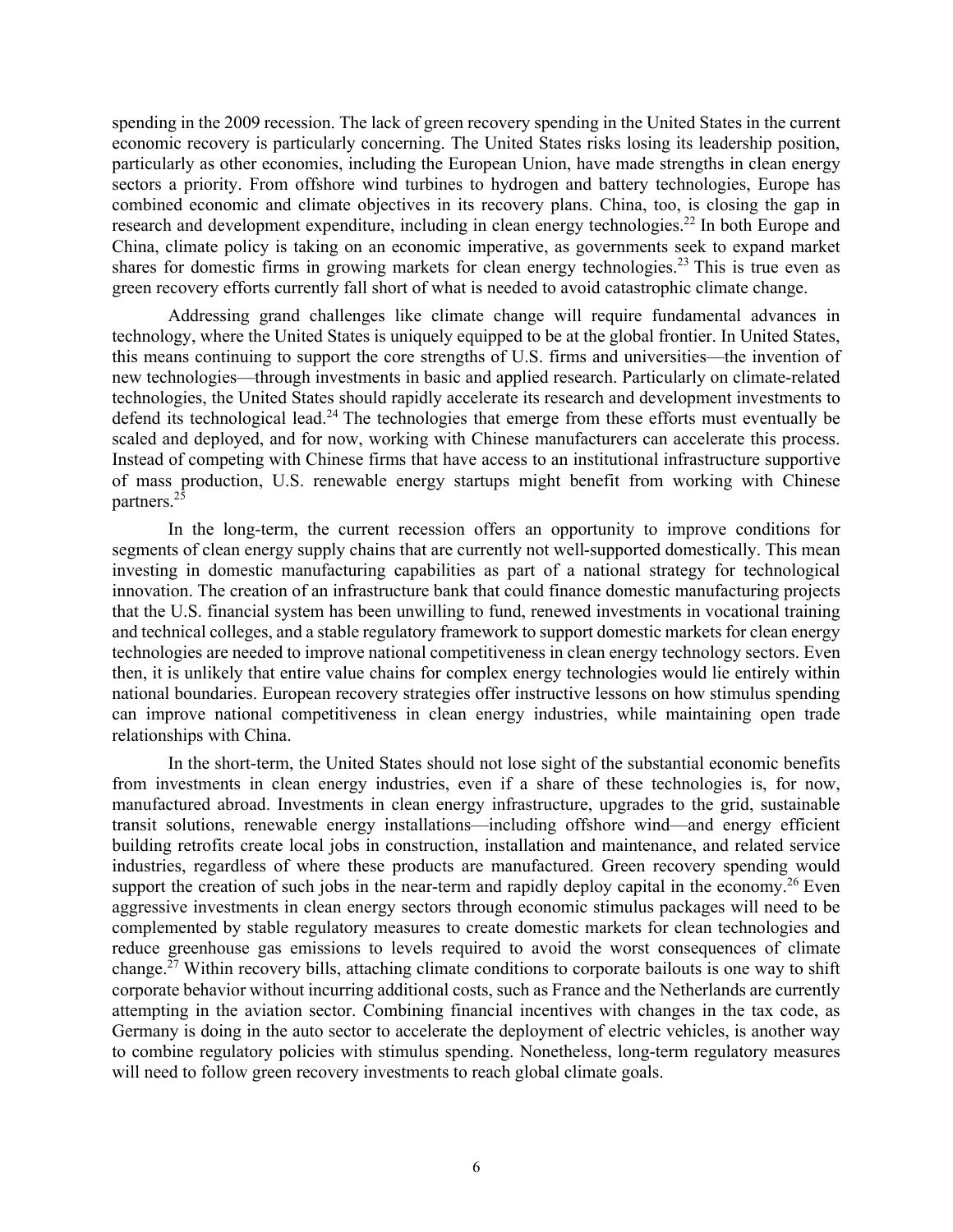If the economic recession in the aftermath of the Covid-19 pandemic in principle offers an opportunity to shift the global economy on a more sustainable path, there is little evidence that governments are sufficiently doing so. At best, the recession has caused short-term emissions reductions and led to some investment in clean energy industries to stimulate economic recovery. But governments have also bailed out fossil fuel companies and invested in polluting technologies including coal power—that threaten to lock in greenhouse gas emissions for generations. At worst, the pandemic has fueled a pushback against globalization that is likely to complicate efforts to decarbonize, challenging both diplomatic relations and global supply chains most needed to collectively shift away from fossil fuels.<sup>28</sup> The vast majority of stimulus funds are currently spent on climate-neutral activities. Spending on decarbonization is offset by compensation for fossil fuel industries. Given the limited time remaining to reduce greenhouse gas emissions and avoid the worst consequences of climate change, these patterns signal a missed opportunity to shift the global economy to a more sustainable path.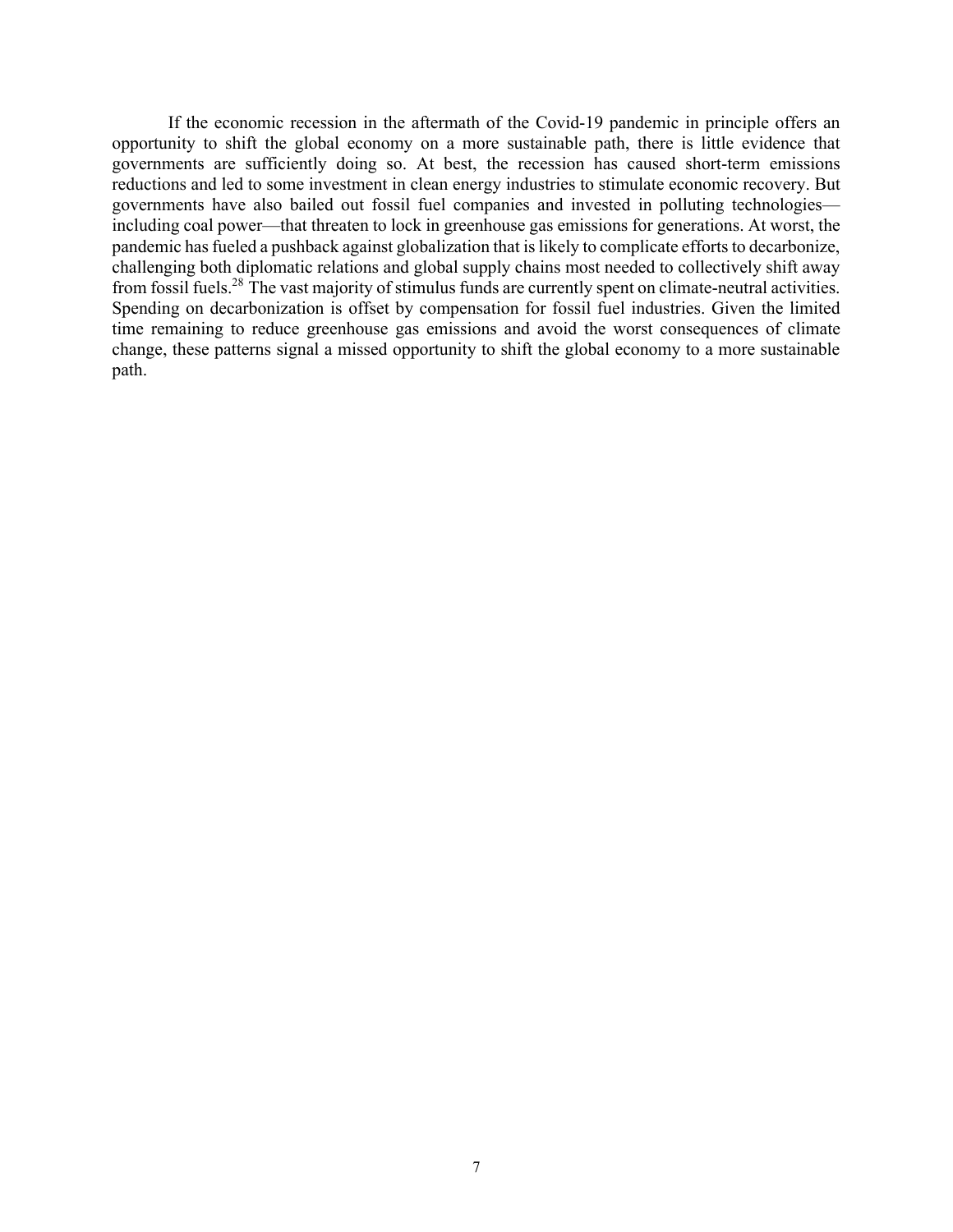<sup>5</sup> The Breakthrough Institute, "Covid-19 Could Result in Much Larger Co2 Drop in 2020," https://thebreakthrough.org/issues/energy/covid-co2-drop.

<sup>6</sup> Lauri Myllyvirta, "China's Co2 Emissions Surged Past Pre-Coronavirus Levels in May,"

https://www.carbonbrief.org/analysis-chinas-co2-emissions-surged-past-pre-coronavirus-levels-in-may.

<sup>7</sup> Le Quéré, C., Jackson, R., Jones, M., Smith, A., Abernethy, S., Andrew, R., De-Gol, A., Shan, Y., Canadell, J., Friedlingstein, P., Creutzig, F., & Peters, G. (2020). *Supplementary data to: Le Quéré et al (2020), Temporary* 

*reduction in daily global CO2 emissions during the COVID-19 forced confinement*

<sup>8</sup> Nick Robins, Robert Clover, and Charanjit Singh, "A Climate for Recovery: The Colour of Stimulus Goes Green," (London: HSBC Global Research, 2009).

<sup>9</sup> For this ongoing research, I collaborate with Johannes Urpelainen at Johns Hopkins SAIS and Scot Miller at the Johns Hopkins Whiting School of Engineering. We are supported by an excellent research team: Jacob Brunell, Santiago Cunial, Alex Haag, Daniel Mathew, Zubeyde Osul, and Will Zhao.<br><sup>10</sup> See analysis of IMF data conducted by the Rhodium Group: https://rhg.com/wp-content/uploads/2020/09/Its-Not-

Easy-Being-Green-Stimulus-Spending-in-the-Worlds-Major-Economies.pdf. The International Institute for

Sustainable Development is collecting energy sector recovery policies: https://www.energypolicytracker.org <sup>11</sup> Jesse Strecker and Jonas Meckling, "Green Bargains: From Crisis Response to Sectoral Transformation.," (Berkeley, CA: University of California, (forthcoming)).

<sup>12</sup> P. Friedlingstein et al., "Global Carbon Budget 2019," *Earth Syst. Sci. Data* 11, no. 4 (2019).

<sup>13</sup> Union of Concerned Scientists, "Each Country's Share of Co2 Emissions,"

https://www.ucsusa.org/resources/each-countrys-share-co2-emissions.

<sup>14</sup> Henry Farrell and Abraham Newman, "Will the Coronavirus End Globalization as We Know It?," *Foreign Affairs*, no. May/June (2020).

<sup>15</sup> John Helveston and Jonas Nahm, "China's Key Role in Scaling Low-Carbon Energy Technologies," *Science* 366, no. 6467 (2019).

<sup>16</sup> Lazard, "Lazard's Levelized Cost of Energy Analysis," Lazard, https://www.lazard.com/media/450784/lazardslevelized-cost-of-energy-version-120-vfinal.pdf.

<sup>17</sup> Joanna I. Lewis, *Green Innovation in China: China's Wind Power Industry and the Global Transition to a Low Carbon Economy* (New York, NY: Columbia University Press, 2013); Jonas Nahm, "Exploiting the Implementation Gap: Policy Divergence and Industrial Upgrading in China's Wind and Solar Sectors," *The China Quarterly* 231 (2017).

<sup>18</sup> IPCC, "Global Warming of 1.5°c," (Geneva: Intergovernmental Panel on Climate Change, 2018).

<sup>19</sup> Kelly Sims Gallagher, *No Great Wall: The Global Diffusion of Clean Energy Technologies* (Cambridge MA: MIT Press, 2013).

<sup>20</sup> Nichola Groom, "U.S. Solar Group Says Trump Tariffs Killing Jobs; White House Says 'Fake News'," Reuters, https://www.reuters.com/article/uk-usa-solar-tariffs/u-s-solar-industry-to-lose-62000-jobs-due-to-trump-tariffsstudy-idUSKBN1Y71V8.

<sup>21</sup> Varun Sivaram et al., *Energizing America: A Roadmap to Launch a National Energy Innovation Mission* (New York, NY: Columbia University SIPA Center on Global Energy Polic, 2020); "The 50 Most Innovative Renewable Energy Companies," https://www.altenergymag.com/article/2016/05/the-50-most-innovative-new-renewableenergy-companies/23565/.

<sup>22</sup> Beethika Khan, Carol Robbins, and Abigail Okrent, "The State of Us Science and Engineering 2020," *National Science Foundation, January* 15 (2020).

<sup>23</sup> Jonas Meckling and Bentley B. Allan, "The Evolution of Ideas in Global Climate Policy," *Nature Climate Change* 10, no. 5 (2020); Jonas Meckling and Jonas Nahm, "The Politics of Technology Bans: Industrial Policy Competition and Green Goals for the Auto Industry," *Energy Policy* 126 (2019).

<sup>24</sup> Sivaram et al., *Energizing America: A Roadmap to Launch a National Energy Innovation Mission*.

<sup>1</sup> Jonathan Watts and Niko Kommenda, "Coronavirus Pandemic Leading to Huge Drop in Air Pollution," *The Guardian* 2020.

<sup>2</sup> Corinne Le Quéré et al., "Temporary Reduction in Daily Global Co2 Emissions During the Covid-19 Forced Confinement," *Nature Climate Change* 10, no. 7 (2020).

<sup>3</sup> Glen P. Peters et al., "Rapid Growth in Co2 Emissions after the 2008–2009 Global Financial Crisis," ibid.2, no. 1 (2012).

<sup>4</sup> Kenneth T. Gillingham et al., "The Short-Run and Long-Run Effects of Covid-19 on Energy and the Environment," *Joule* 4, no. 7 (2020).